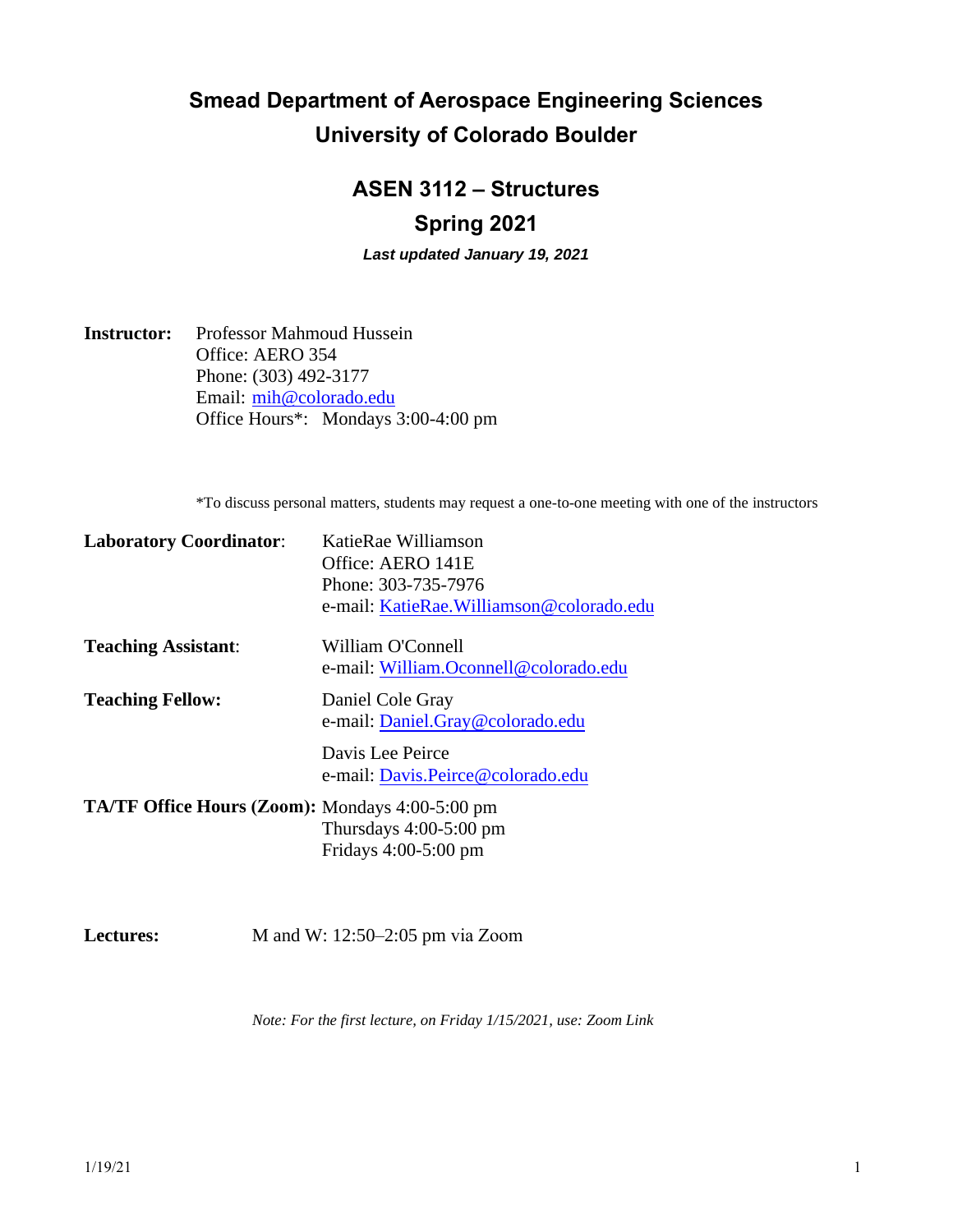| <b>Recitations &amp; Labs:</b> Section 012 | W: $3:00 - 4:50$ pm, AERO 141 (PILOT)<br>Zoom Link:<br>Meeting ID:                                                                                                                                                                                                                                                                                                                                                                                                                                                                                         |  |  |
|--------------------------------------------|------------------------------------------------------------------------------------------------------------------------------------------------------------------------------------------------------------------------------------------------------------------------------------------------------------------------------------------------------------------------------------------------------------------------------------------------------------------------------------------------------------------------------------------------------------|--|--|
|                                            | Section 013<br>W: $8:30 - 10:20$ am, AERO 141 (PILOT)<br>Zoom Link:                                                                                                                                                                                                                                                                                                                                                                                                                                                                                        |  |  |
|                                            | Section 014<br>W: $3:00 - 4:50$ pm, AERO 120 (Aero Auditorium)<br>Zoom Link:<br>Meeting ID:                                                                                                                                                                                                                                                                                                                                                                                                                                                                |  |  |
| <b>Class Web Sites:</b>                    | Canvas, https://canvas.colorado.edu $\rightarrow$ ASEN3112<br>Gradescope, http://gradescope.com                                                                                                                                                                                                                                                                                                                                                                                                                                                            |  |  |
| Class e-mail list:                         | Through Canvas only                                                                                                                                                                                                                                                                                                                                                                                                                                                                                                                                        |  |  |
| Texts:                                     | Lecture notes are posted on Canvas                                                                                                                                                                                                                                                                                                                                                                                                                                                                                                                         |  |  |
| <b>Prerequisites:</b>                      | ASEN 2001-2003-2004 and APPM 2360, with grade of C or better in each.                                                                                                                                                                                                                                                                                                                                                                                                                                                                                      |  |  |
|                                            | <b>Course Objectives:</b> The main objective of the course is to introduce modern structural analysis<br>techniques based on understanding of the development of internal forces, stresses<br>and deformations. These are essential to the design and verification of advanced<br>aerospace structures and systems. The course offers an introduction to matrix and<br>finite-element methods for skeletal (truss and frame) structures, as well as to<br>fundamental concepts in mechanical vibrations, structural dynamics, and<br>structural stability. |  |  |

## **Major Course Topics and Schedule**:

| Week           | Topic                                                             |
|----------------|-------------------------------------------------------------------|
| 1              | The concept of stress                                             |
| $\overline{2}$ | The concept of strain, Elastic behavior of materials              |
| 3              | Plane stress, Torsion I                                           |
| $\overline{4}$ | Torsion II & III                                                  |
| 5              | Deformation of beams $1 \& II$ , Energy methods I                 |
| 6              | <b>Exam I</b>                                                     |
| 7              | Energy methods I & II IV, Finite element method I                 |
| 8              | Energy methods III & IV                                           |
| 9              | Finite-element method I & II, Structural dynamics and vibration I |
| 10             | Finite-element method III & IV                                    |
| $11**$         | Structural dynamics and vibration I & II                          |
| 12             | <b>Exam II</b> , Structural dynamics and vibration III            |
| 13             | Structural dynamics and vibration IV & V                          |
| 14             | Stability of structures I & II                                    |
| 15             | Stability of structures III, Exam III                             |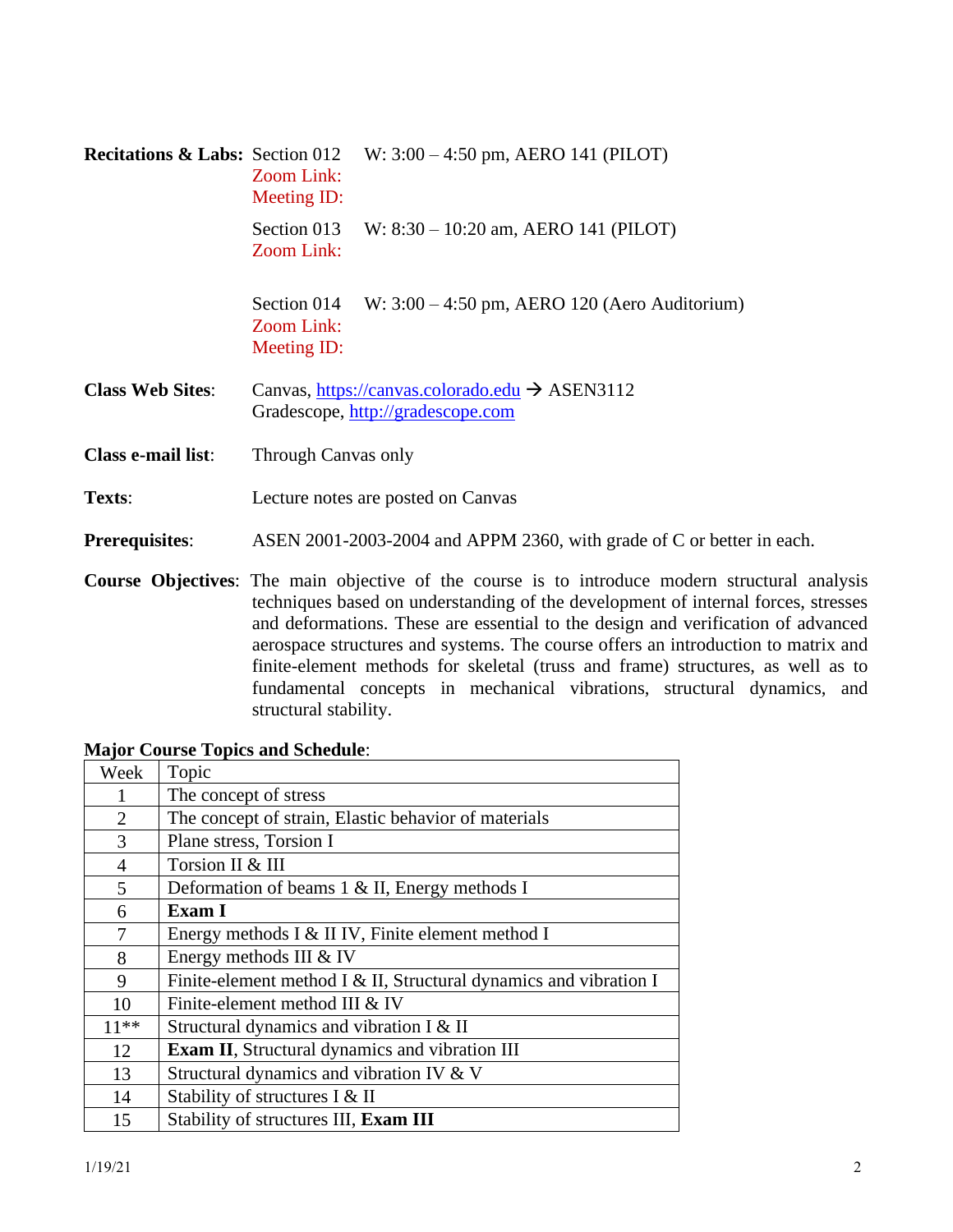\*\*No homework will be assigned this week; recitation/lab sessions will be conducted online

### **Course Work:**

Coursework consists of reading assignments, homework, recitations, experimental/computer labs, three midterm exams and one final exam. Attendance to recitation is expected; **attendance to labs is mandatory**. Exams cover all material including lectures, recitations, laboratory work, and homework.

The delivery mode of the different components of the course work is detailed in below in Section **Course Delivery Modes**, posted on Canvas.

Recitations: Recitations are offered on Wednesdays in the locations mentioned above, as well as on Zoom for students who prefer this option. Each section is 1 hour 50 min each. The main objective is to review material covered during the week, especially those that are helpful for the currently assigned homework and labs. Recitations may also include additional exercise material, not covered in class, useful for midterm exam preparation. Students will work with the help of an instructor and TA/TFs through practice problems. The solutions to the practice problems will be discussed as part of recitations. Recitations also provide students with the opportunity to discuss questions with the instructor and the TA/TFs, in addition to office hours.

Reading Assignments: Reading assignments are to be completed before the lecture/discussion. The lecture/discussions should help to clarify and supplement what students have read.

Homework: Homework assignments are given most weeks and are due as specified in the assignment (typically Friday at 11:59 pm MST). No homework assignments are due in the week of midterm exams. Assignments generally cover 3 to 5 problems and are designed to help students become proficient in a subject. Before doing any homework, students should read the posted lectures and try to follow workedout examples. This should give the student an idea of the principles involved and the solution method. Homework problems may be also discussed in the recitation prior to the due date.

Written work should be neat and readable with adequate space and margins. Messy work will be returned ungraded and a zero-score recorded. The main and essential steps of the solution approach need to be shown; failing to do so will result in a lower score. The final result needs to be indicated by an arrow, underline, or box. Multiple answers when one is required will be counted as incorrect. Copying material from any resource (including solutions manuals) and submitting it as one's own are considered plagiarism and are an Honor Code violation.

Labs: The four experimental labs are carried out in groups of about six students. The groups are created randomly among students of the same lab section. As the first step of working on lab assignments, students will watch videos of lab setup and data taking process in an online mode. Experimental data will be provided to students.

Computer Use: Several assignments and labs may require computer access and basic programming skills in languages such as MATLAB. As part of the introduction to finite-element methods the use of the commercial FEM package ANSYS is taught for the computer component of Lab 2. Students can either download these software packages to their personal computers, using campus or free student licenses. Access to virtual desktops will also be provided. Detailed information will be provided with homework and lab assignments.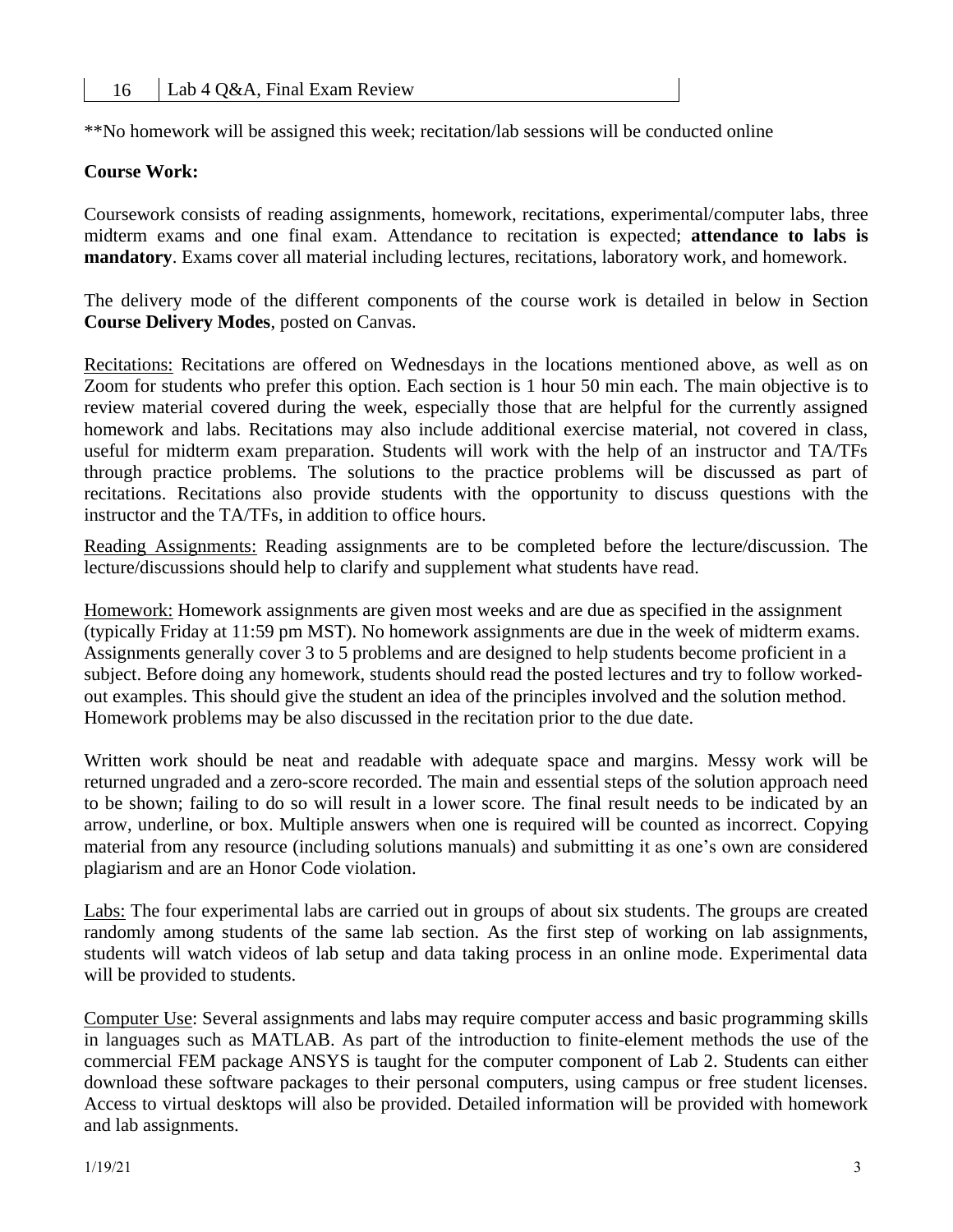### **Grading Guidelines**:

| Group work: * 4 Lab reports |                                           | $25\% (= 5\% + 10\% + 5\% + 5\%)$                    |
|-----------------------------|-------------------------------------------|------------------------------------------------------|
| Individual:                 | Homework<br>3 Midterm Exams<br>Final Exam | 15%<br>$40\% (= 10\% + 15\% + 15\%)$<br>20%<br>100\% |

\*Group work only counts toward final grade if the total individual grade is C or better. If the individual grade is below C, the final grade equals the total individual grade.

If the score of any of the 3 midterm exams is lower than the score of the final exam, the midterm grade is dropped, and the weighting of the final is increased by adding 10% (or 15%) for each dropped midterm. For example, if Midterm 1 is dropped, Midterms 2 and 3 will each weigh 15%, and the final exam will weigh 30%.

Notes:

• Each homework assignment includes a set of several problems. The assignment is partially graded for completeness (20 pts), while one randomly selected problem is graded in detail for technical content and presentation (30 pts). Thus, the final score for each homework set is out of a total of 50 pts and computed based upon the numeric breakdown below:

*HW* 
$$
\frac{Score}{50}
$$
 = 30*pts* (*Rand*. *Problem*) + 20*pts* ×  $\frac{\text{# of Remaining Problems Complete}}{\text{# of Remaing Problems in Set}}$ 

Solutions for all homework problems are posted on Canvas after the due date. The homework assignments with the two lowest scores are dropped. Homework needs to be submitted electronically through Gradescope; see information below. No hard copies will be accepted, nor will late homework be accepted under any circumstances. Computer or internet issues are not an acceptable excuses for missing the homework deadline.

- Midterms cover material discussed in the weeks prior to the exam. They provide a gauge to determine what an individual student has learned. The midterm exams are given remotely only and need to be taken during lecture. All midterm exams are open-book, i.e. students can use lecture notes and slides, as well as solutions to homework, recitation and practice problems. No makeup exams will be offered. However, the use of the internet for searching for information during exams is disallowed. Exam solutions need to be uploaded to Gradescope; see information below.
- The final exam spans the entire course but with additional emphasis on material covered since the third midterm. The final exam needs to be taken during the time assigned by the registrar's office. Exam solutions need to be uploaded to Gradescope; see information below.
- All your scores and grades will be posted on Canvas and need to be checked within **2 weeks** after they are posted; requests to change a score need to be made within this period. These requests must be made in email to **both** instructors. The subject line of the email should read:

**ASEN 3112 – Request for score change for <exam/lab/homework> <Id>**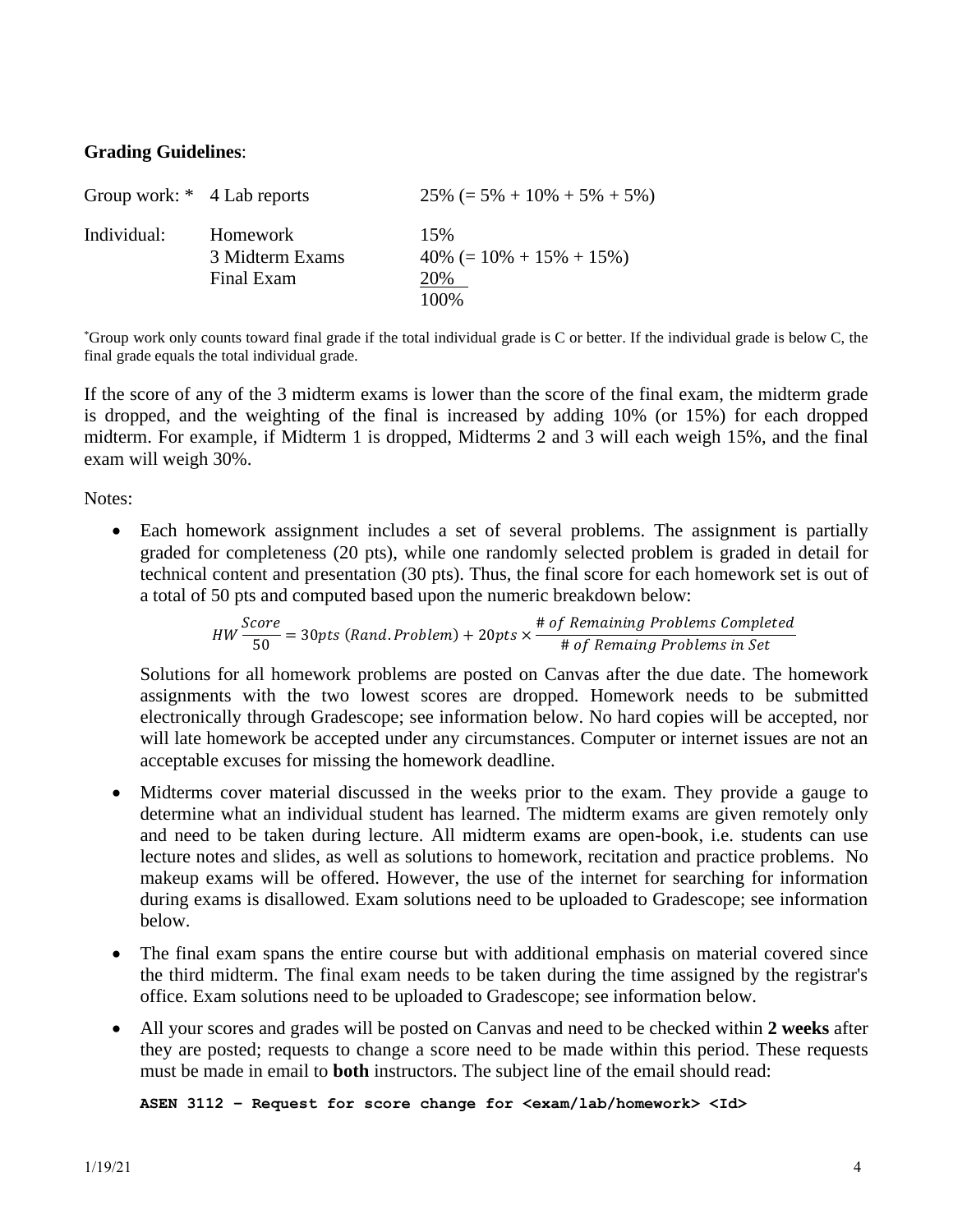- Graded homework, lab reports, midterm exams, and the final exam are returned via Gradescope; see information below. Students should check the assignment for grading correctness and request a change of score via Gradescope if incorrect grading is found. If indeed the grading was incorrect, the score on CANVAS will then be updated by the instructors and TA/TFs. No further request and email is needed.
- The instruction team can make minor changes to the above distribution of weight for each assignment based on variations in assignments.
- About Gradescope: Students will receive an email to sign up. Students will need to upload their assignment. In case of hand-written assignments, students can use a smartphone or use scanners at the CU library. Should a student not have access to either, please, contact the instructors within the first two weeks of the semester. Instructions on how to upload assignments can be found at help.gradescope.com.

Instructions on uploading assignments can be found at:

[https://www.youtube.com/watch?v=KMPoby5g\\_nE](https://www.youtube.com/watch?v=KMPoby5g_nE)

Instructions on viewing scores and feedback after an assignment is graded can be found at:

<https://www.youtube.com/watch?app=desktop&v=TOHCkI12mh0>

#### **Letter Grading Scheme:**

The exact letter grading scheme used in the course will be determined at the end of the semester. However, grade cutoffs will not be moved higher than they are in the following scheme:

| Letter         | <b>Grade Percent Grade</b> | 4.00 Scale |
|----------------|----------------------------|------------|
| A              | $93.00 - 100.00$           | 4.00       |
| $A-$           | $90.00 - 92.99$            | 3.67       |
| $B+$           | $87.00 - 89.99$            | 3.33       |
| B              | $83.00 - 86.99$            | 3.00       |
| $B-$           | $80.00 - 82.99$            | 2.67       |
| $C+$           | $77.00 - 79.99$            | 2.33       |
| $\mathbf C$    | $73.00 - 76.99$            | 2.00       |
| $\overline{C}$ | $70.00 - 72.99$            | 1.67       |
| $D+$           | $67.00 - 69.00$            | 1.33       |
| D              | $63.00 - 66.99$            | 1.00       |
| $\mathbf{F}$   | <b>Below 63.00</b>         | 0.00       |

#### **Exam Times and Locations**:

- Midterm 1: Monday, February 15th, during lecture time
- Midterm 2: Monday, March 29th, during lecture time
- Midterm 3: Wednesday, April 21st, during lecture time
- Final exam: Monday, May 3rd, 1:30–4 p.m.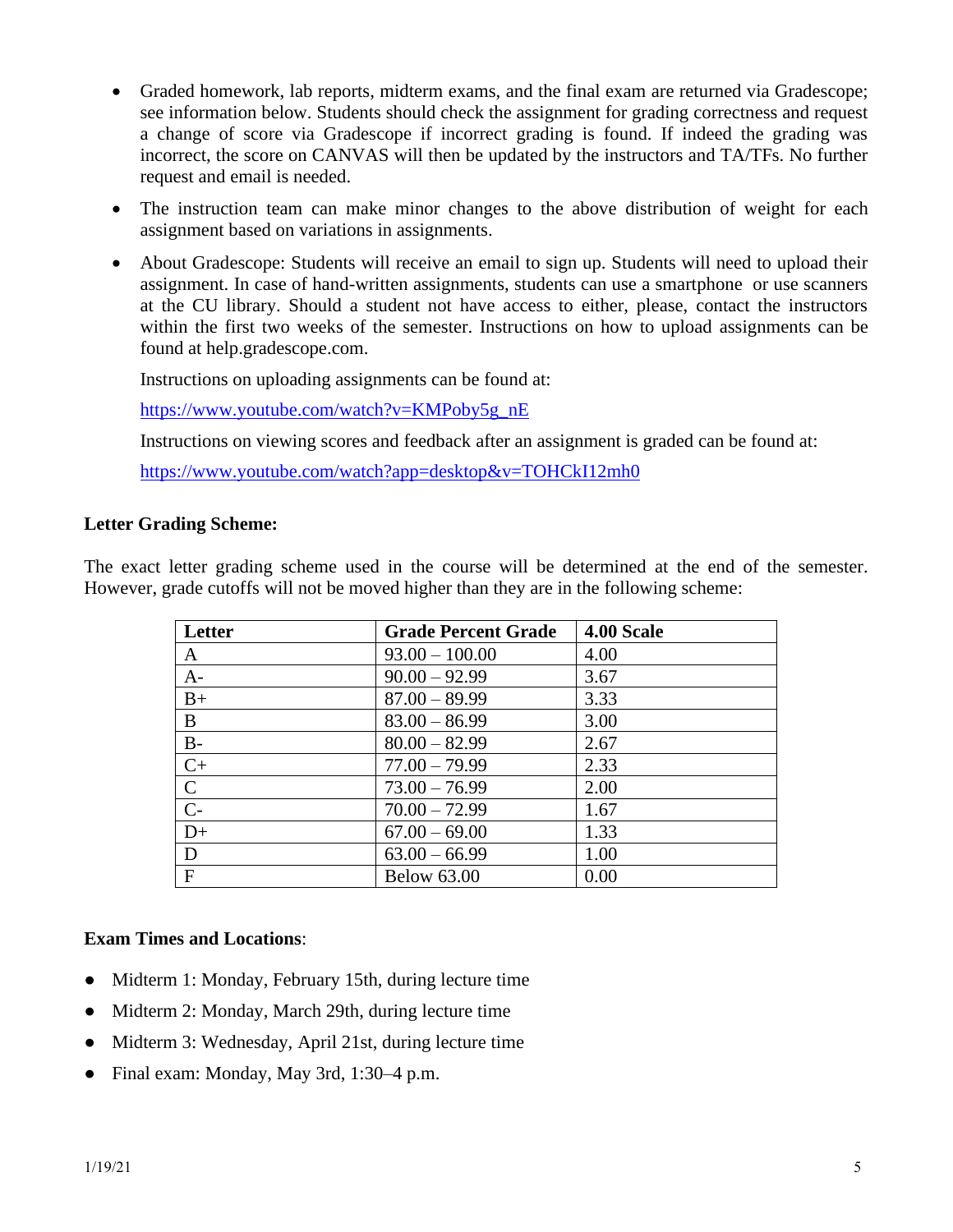## **Course Delivery Modes (revised 1/15/2021):**

**Definitions** (in accordance with Department and registrar's office definitions):

- In-Person (Synchronous): activity in person on campus on scheduled days and times.
- Remote (Synchronous): activity via Zoom or other real-time platform on scheduled days and times; students will need to participate in activity or complete assignment at a specified time.
- Online (Asynchronous): activity via lecture capture or Canvas online; students can participate when it is convenient for them within a specified time window.

**Lectures:** Students chose to follow the lectures in a remote or online mode. If the online mode is chosen, Monday lectures should be watched before following Wednesday lecture and Wednesday lectures should be watched before following Monday. Exams will take place during scheduled lectures; **the exams are administered in a remote-mode only**.

Labs: The lab assignments will be introduced remotely during scheduled lab sessions (to be announced). Students can follow the introduction in a remote mode or watch a recording of the introduction in an online mode. After an assignment has been introduced**,** students should watch an online video of the experimental setup and the data taking process. **Students will work in groups on lab assignments in a remote style only**. Students can ask questions about lab assignments in-person (during following recitation sessions), remotely via Zoom during recitations, or remotely via Zoom during office hours.

**Recitations:** Students can choose to work on practice problems either in-person, in a remote mode, or an online mode. Students choosing the in-person mode will have to attend the recitation/lab session for which they are registered; all health guidelines and rules need to be strictly followed (see also item 7 under **Course Policies and Procedures)**+. The recitations will be recorded and posted on Canvas. During recitations, students using an in-person or remote mode can ask questions about practice and homework problems and lab assignments.

+While not required, it is recommended that students bring a laptop, tablet, or a smartphone to recitations such that they can project their solutions to screens in the lecture room, facilitating the discussion with the instructor and teaching assistants (TA). If an in-person mode turns out to be impractical for various reasons (health concerns, hampers group work and interaction with instructors and TAs), the instructors reserve the right to cancel the in-person option.

## **Course Policies and Procedures**:

- 1. The instructors will be committed to reply to email questions only in business hours, i.e. Monday through Friday, 8:00 am – 5:00 pm. Emails received 24 hours or less before the exams or any due dates are not guaranteed to be responded to.
- 2. The instructors may make changes to the weekly course schedule based on occurring events that require different dispositions. The instructors will give sufficient advanced notice through announcements in class and posting on Canvas. Changes to this syllabus and assignments may be announced at any time during class periods. The instructors will post the current syllabus and assignments on Canvas. Both are dated in the footnote.
- 3. This course exclusively uses Canvas to send out announcements, to provide daily/weekly comments to students on class activities, and to provide general information about course assignments. It is strongly recommended that all students setup their Canvas account such that they receive automatically a notification about new announcements and updates to the Canvas course page.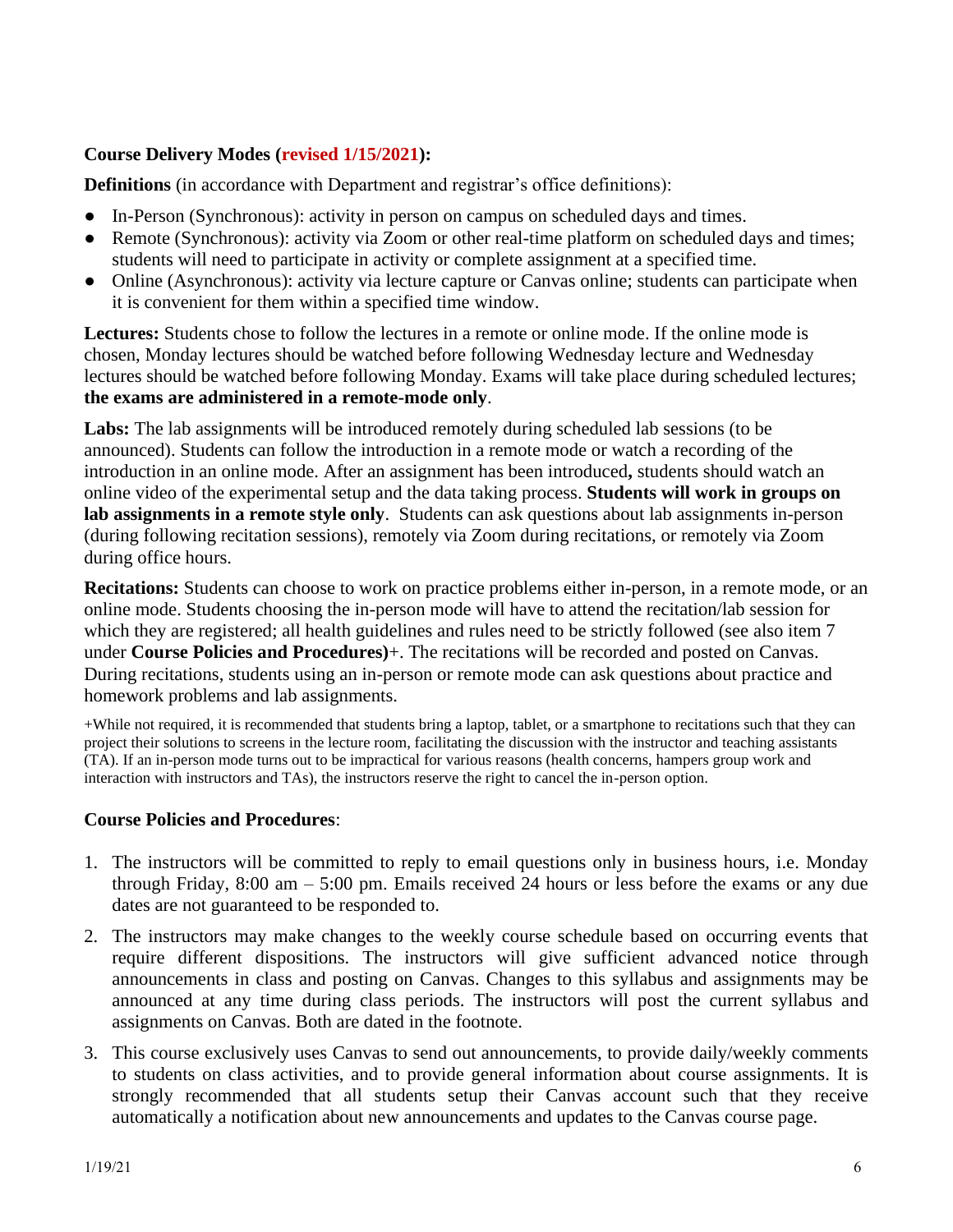- 4. All written assignments (homework, midterm exams, lab reports and the final exam) need to be uploaded to Gradescope [\(https://www.gradescope.com/\)](https://www.gradescope.com/). Students should create an account on Gradescope using the CU Boulder email address. Lecture and lab quizzes are administered directly via Canvas.
- 5. No makeup homework and makeup exams will be offered. A zero-score is recorded for each missed homework and exam. Note that the two homework assignments with the lowest scores are dropped. If the score of a midterm is lower than the one of the final, the midterm is automatically dropped and the weighting on the final is increased by 10%.
- 6. Both students and faculty are responsible for maintaining an appropriate learning environment in all instructional settings, whether in person, remote or online. Those who fail to adhere to such behavioral standards may be subject to discipline. Professional courtesy and sensitivity are especially important with respect to individuals and topics dealing with race, color, national origin, sex, pregnancy, age, disability, creed, religion, sexual orientation, gender identity, gender expression, veteran status, political affiliation or political philosophy. For more information, see the policies on [classroom behavior](http://www.colorado.edu/policies/student-classroom-and-course-related-behavior) and the [Student Code of Conduct.](https://www.colorado.edu/sccr/sites/default/files/attached-files/2020-2021_student_code_of_conduct_0.pdf)
- 7. As a matter of public health and safety due to the pandemic, all members of the CU Boulder community and all visitors to campus must follow university, department and building requirements, and public health orders in place to reduce the risk of spreading infectious disease. Required safety measures at CU Boulder relevant to the classroom setting include:
	- maintain 6-foot distancing when possible,
	- wear a face covering in public indoor spaces and outdoors while on campus consistent with state and county health orders,
	- clean local work area,
	- practice hand hygiene,
	- follow public health orders, and
	- if sick and you live off campus, do not come onto campus (unless instructed by a CU Healthcare professional), or if you live on-campus, please alert [CU Boulder Medical Services.](https://www.colorado.edu/healthcenter/coronavirus-updates/symptoms-and-what-do-if-you-feel-sick)

Students who fail to adhere to these requirements will be asked to leave class, and students who do not leave class when asked or who refuse to comply with these requirements will be referred to [Student Conduct and Conflict Resolution.](https://www.colorado.edu/sccr/) For more information, see the policies on [COVID-19](https://www.colorado.edu/policies/covid-19-health-and-safety-policy)  [Health and Safety](https://www.colorado.edu/policies/covid-19-health-and-safety-policy) and [classroom behavior](http://www.colorado.edu/policies/student-classroom-and-course-related-behavior) and the [Student Code of Conduct.](https://www.colorado.edu/sccr/sites/default/files/attached-files/2020-2021_student_code_of_conduct_0.pdf) If you require accommodation because a disability prevents you from fulfilling these safety measures, please see the "Accommodation for Disabilities" statement on this syllabus.

Before returning to campus, all students must complete the [COVID-19 Student Health and](https://www.colorado.edu/protect-our-herd/how#anchor1)  [Expectations Course.](https://www.colorado.edu/protect-our-herd/how#anchor1) Before coming on to campus each day, all students are required to complete a [Daily Health Form.](https://www.colorado.edu/protect-our-herd/daily-health-form)

Students who have tested positive for COVID-19, have symptoms of COVID-19, or have had close contact with someone who has tested positive for or had symptoms of COVID-19 must stay home and complete the [Health Questionnaire and Illness Reporting Form](https://www.colorado.edu/protect-our-herd/daily-health-form) remotely. In this class, if you are sick or quarantined, please, alert the instructors about your absence due to illness or quarantine. Please, note there is no need to state the nature of their illness.

8. If you qualify for accommodations because of a disability, please submit your accommodation letter from Disability Services to your faculty member in a timely manner so that your needs can be addressed. Disability Services determines accommodations based on documented disabilities in the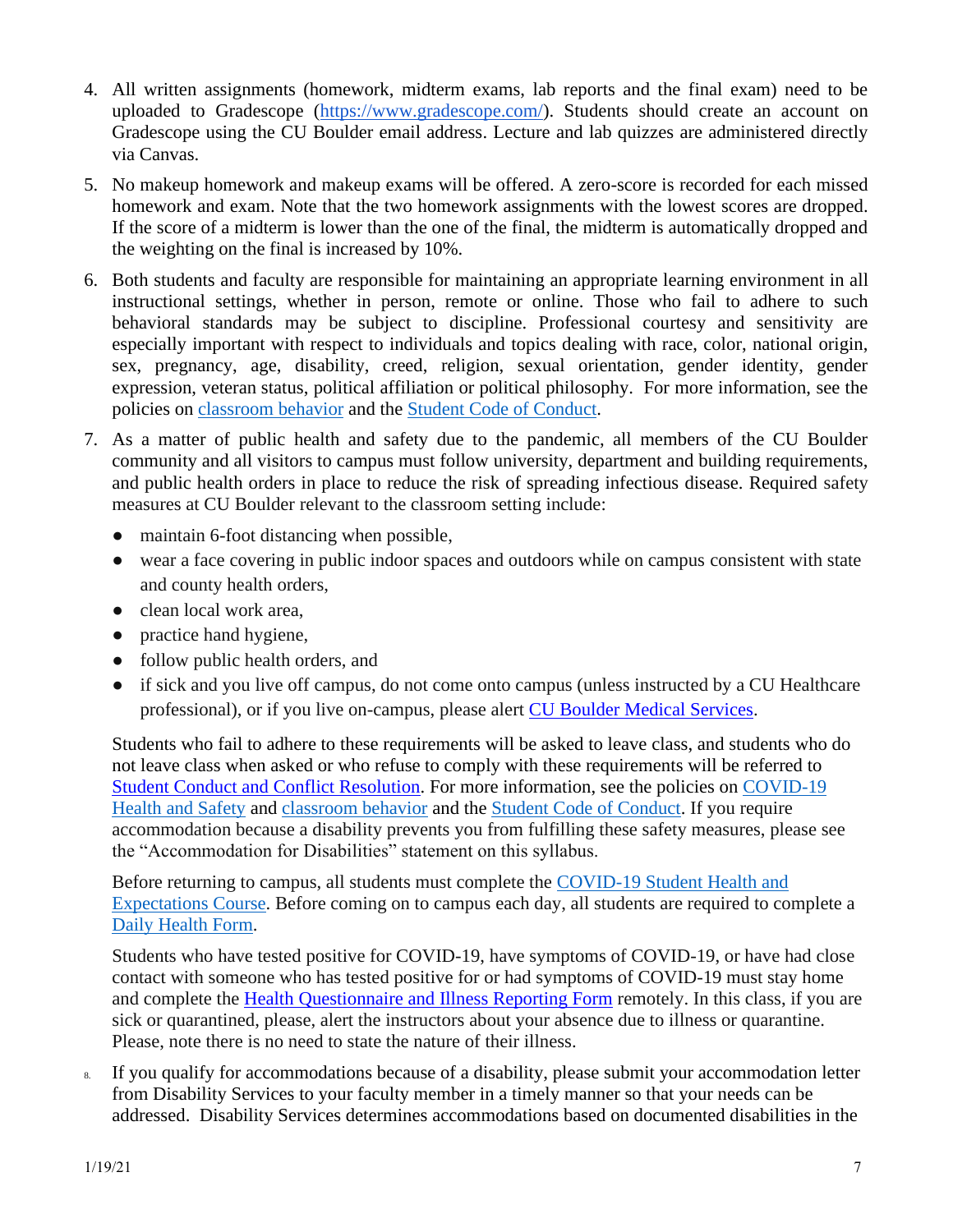academic environment. Information on requesting accommodations is located on the [Disability](https://www.colorado.edu/disabilityservices/)  [Services website.](https://www.colorado.edu/disabilityservices/) Contact Disability Services at 303-492-8671 or [dsinfo@colorado.edu](mailto:dsinfo@colorado.edu) for further assistance. If you have a temporary medical condition, see [Temporary Medical Conditions](http://www.colorado.edu/disabilityservices/students/temporary-medical-conditions) on the Disability Services website.

- 9. CU Boulder recognizes that students' legal information doesn't always align with how they identify. Students may update their preferred names and pronouns via the student portal; those preferred names and pronouns are listed on instructors' class rosters. In the absence of such updates, the name that appears on the class roster is the student's legal name.
- 10. All students enrolled in a University of Colorado Boulder course are responsible for knowing and adhering to the Honor Code. Violations of the policy may include: plagiarism, cheating, fabrication, lying, bribery, threat, unauthorized access to academic materials, clicker fraud, submitting the same or similar work in more than one course without permission from all course instructors involved, and aiding academic dishonesty. All incidents of academic misconduct will be reported to the Honor Code [\(honor@colorado.edu;](mailto:honor@colorado.edu) 303-492-5550). Students found responsible for violating the academic integrity policy will be subject to nonacademic sanctions from the Honor Code as well as academic sanctions from the faculty member. Additional information regarding the Honor Code academic integrity policy can be found at the [Honor Code Office website.](https://www.colorado.edu/osccr/honor-code)
- 11. The University of Colorado Boulder (CU Boulder) is committed to fostering an inclusive and welcoming learning, working, and living environment. CU Boulder will not tolerate acts of sexual misconduct (harassment, exploitation, and assault), intimate partner violence (dating or domestic violence), stalking, or protected-class discrimination or harassment by members of our community. Individuals who believe they have been subject to misconduct or retaliatory actions for reporting a concern should contact the Office of Institutional Equity and Compliance (OIEC) at 303-492-2127 or [cureport@colorado.edu.](mailto:cureport@colorado.edu) Information about the OIEC, university policies, [anonymous reporting,](https://cuboulder.qualtrics.com/jfe/form/SV_0PnqVK4kkIJIZnf) and the campus resources can be found on the [OIEC website.](http://www.colorado.edu/institutionalequity/)

Please know that faculty and instructors have a responsibility to inform OIEC when made aware of incidents of sexual misconduct, dating and domestic violence, stalking, discrimination, harassment and/or related retaliation, to ensure that individuals impacted receive information about options for reporting and support resources.

Campus policy regarding religious observances requires that faculty make every effort to deal reasonably and fairly with all students who, because of religious obligations, have conflicts with scheduled exams, assignments or required attendance. In this class, students must let the instructors know of any such conflicts within the first two weeks of the semester so that reasonable arrangements can be worked out.

See the [campus policy regarding religious observances](http://www.colorado.edu/policies/observance-religious-holidays-and-absences-classes-andor-exams) for full details.

## **Final Comments**

The grading scheme in this course is not assigned to reward or punish. It is designed to indicate the student's level of competency compared to the standards set by the AES faculty. Does the student meet the minimum level of competency? Does the student exceed the minimum? Is the student below the minimum? This should be indicated by the final grade. The instructors are professionals and it is their job to set and maintain standards. The instructors are expected to use their education, experience, and interactions with industry, government laboratories, others in academe, etc., to determine the content and level of these standards. Because the CU Aerospace Engineering program is accredited by ABET (Accreditation Board for Engineering and Technology), the AES curriculum meets that board's